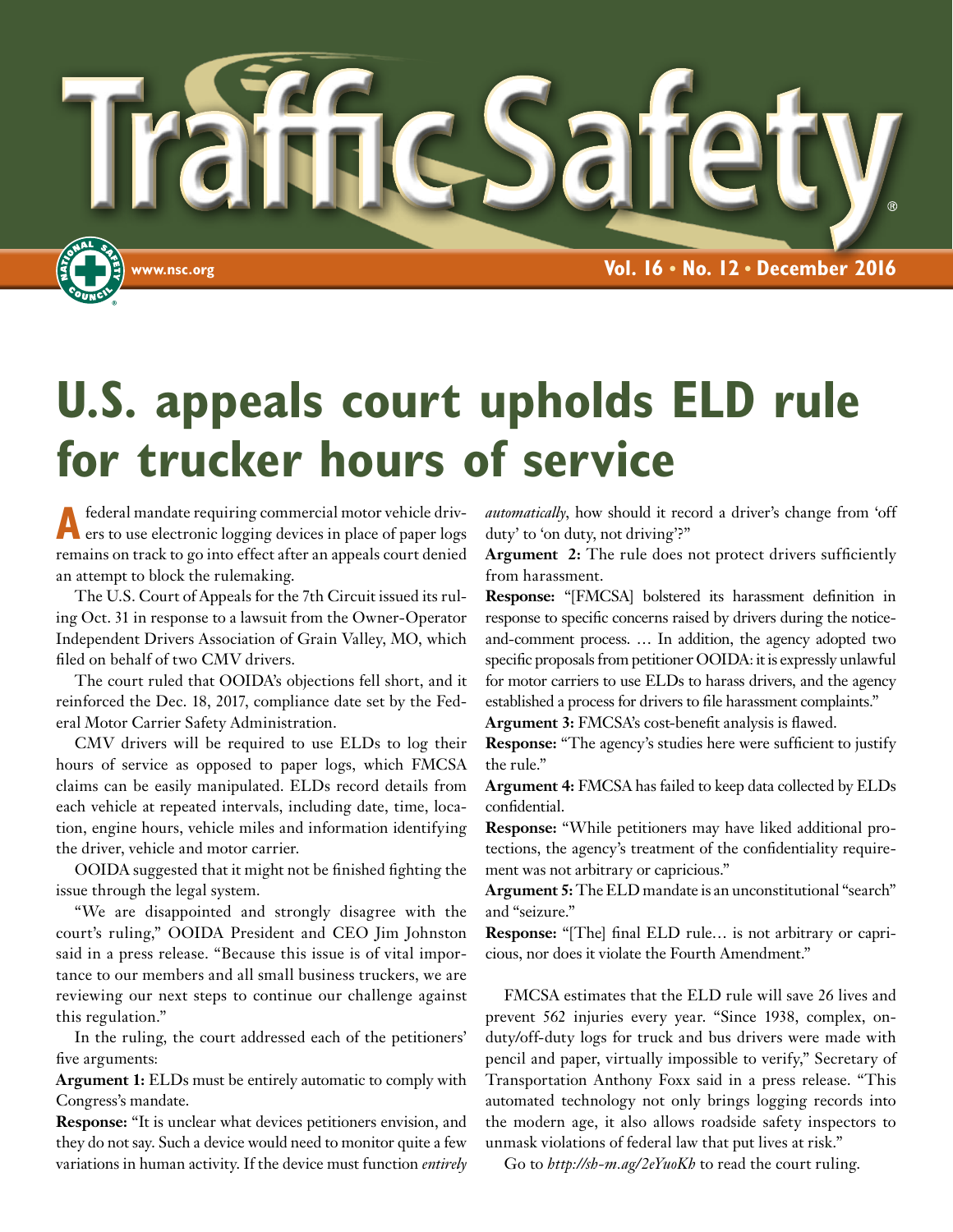### **NEWS BRIEFS**

#### **Final rule from FMCSA aims to help military vets become CMV drivers**

WASHINGTON - Military veterans who operated commercial motor vehicles during their service will have an easier time obtaining learner's permits and driver's licenses to become CMV operators as civilians, thanks to a recently published final rule intended to simplify the process.

Currently, former service members must apply for a skills test waiver to drive a CMV no more than 90 days after leaving the military. More than 10,100 formerly active military personnel took advantage of the skills test waiver between May 2011 and February 2015, according to the agency.

The new rule will extend that time frame to one year. In addition, the new rule will allow states to administer written and skills tests for a commercial learner's permit or commercial driver's licenses to active personnel who are stationed in that state even if they are not full-time residents.



According to FMCSA, any state that chooses to accept such an application will have to use the forms and procedures of the applicant's home state. Test results must be transmitted to the applicant's home state, which may then issue the permit or license based on the results.

The final rule references the agency's November 2013 report, "Program to

Assist Veterans to Acquire Commercial Driver's Licenses." FMCSA concluded that lengthening the skills test waiver period "would ease the transition of service members and veterans to civilian life with no impact to safety."

At press time, the rule was scheduled to go into effect Dec. 12. Read it at *http:// sh-m.ag/2fhFgQc*.

#### **Electronic logging devices mandate, hours of service top truckers' list of concerns: survey**

Las VEGAS - A federal requirement to use electronic logging devices in place of paper logs to record hours of service is the top issue affecting motor carriers, commercial motor vehicle drivers and other industry stakeholders, according to the results of a survey conducted by the Arlington, VAbased American Transportation Research Institute (the research arm of the American Trucking Associations).

Concerns about the ELD mandate surpassed concerns about HOS rules, which dropped from the survey's top spot for the first time since 2012.

- Respondents' top 10 concerns are:
- 1. ELD mandate
- 2. Hours of service
- 3. Cumulative impact of trucking regulations on the industry
- 4. Truck parking
- 5. Economy
- 6. Compliance, Safety, Accountability
- 7. Driver shortage
- 8. Driver retention
- 9. Infrastructure/congestion/funding
- 10. Driver distraction

The survey garnered more than 3,200 responses from motor carriers and CMV drivers. Results were released Oct. 3 at the 2016 Management Conference and Exhibition of the American Trucking Associations meeting.

Read the results of the survey at *http:// sh-m.ag/2dRVOT9.*

#### **FMCSA issues safety advisory on recalled Samsung Galaxy Note7 smartphones**

WASHINGTON - An advisory from the Federal Motor Carrier Safety Administration warns commercial motor vehicle drivers, passengers and carriers about the hazards of traveling with Samsung Galaxy Note7 smartphones and other devices with potentially defective lithium-ion batteries.

Nearly 2 million units have been recalled. The Consumer Product Safety Commission issued one recall in September and a second one in October for the devices because their batteries pose a risk of overheating and catching fire.

FMCSA advises taking the following precautions if you carry a lithium-ion battery-powered device with you on a CMV:

- Turn off the device.
- Disconnect the device from any equipment needed to charge it.
- Disable all applications that could inadvertently activate the phone.
- Protect the power switch to prevent unintentional activation.
- Keep the device in carry-on baggage or on your person.
- Do not place the device in an inaccessible baggage compartment.

The devices have been banned from air travel in the United States by the Department of Transportation as of Oct. 15.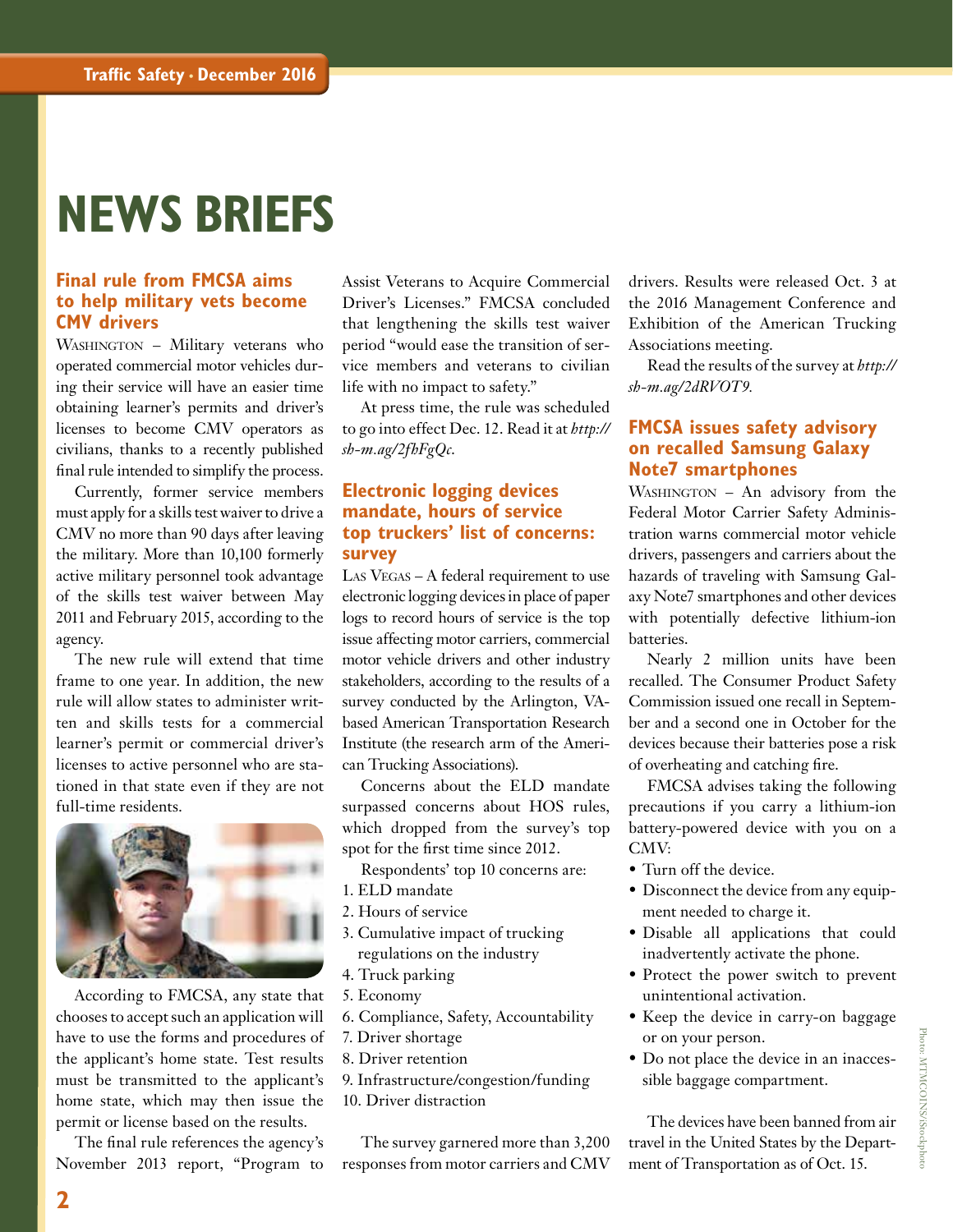## **STATISTICS**

### **July traffic deaths up**

*By Kevin T. Fearn*

 **M**otor vehicle deaths in July totaled 3,690, up 1 percent from the July 2015 total.

Medically consulted motor vehicle injuries for the first seven months of 2016 are estimated to be about 2.6 million. As a result of a refinement made this year to the medically consulted injury estimate, comparison of medically consulted injuries to previous years is not appropriate.

The cost of motor vehicle collisions through July is estimated to be about \$244.8 billion. The costs include wage and productivity losses, medical expenses, administrative expenses, employer costs, and vehicle damage. Due to recent updates to the National Safety Council's cost model, comparison of current year cost estimates to previous years is not appropriate.

The estimated annual population death rate for 2016 is 12.7 deaths per 100,000 population, a 7 percent increase from the preliminary 2015 rate of 11.9. The estimated annual mileage death rate is 1.3 deaths per 100 million vehicle miles traveled, an increase of 8 percent from the preliminary 2015 rate of 1.2.

#### **Notes to table**

Deaths are reported by state traffic authorities. All figures are preliminary. To ensure proper comparisons, 2014 and 2015 figures cover the same reporting period as those for 2016. The total for 2014 is from the National Center for Health Statistics.

States shown in color had fewer deaths in 2016 than they did in 2015 for the same reporting period.

#### **STATE MOTOR VEHICLE DEATHS, CHANGES AND RATES UNITED STATES, SEVEN MONTHS, 2014-2016**

|                             |                         | <b>DEATHS IDENTICAL PERIODS</b> | <b>PERCENT CHANGES</b> |        |                        |                        |
|-----------------------------|-------------------------|---------------------------------|------------------------|--------|------------------------|------------------------|
|                             |                         |                                 |                        |        | 2015                   | 2014                   |
| <b>STATE</b>                | NO. OF<br><b>MONTHS</b> | 2016                            | 2015                   | 2014   | T <sub>0</sub><br>2016 | T <sub>0</sub><br>2016 |
| <b>TOTAL U.S.</b>           | $\overline{7}$          | 22,750                          | 21,180                 | 19,478 | 7%                     | 17%                    |
| Alabama                     | $\overline{7}$          | 562                             | 456                    | 472    | 23%                    | 19%                    |
| Alaska                      | $\overline{7}$          | 46                              | 39                     | 39     | 18%                    | 18%                    |
| Arizona                     | $\overline{7}$          | 555                             | 525                    | 422    | 6%                     | 32%                    |
| <b>Arkansas</b>             | $\overline{7}$          | 302                             | 288                    | 253    | 5%                     | 19%                    |
| California                  | $\overline{7}$          | 2,039                           | 1,884                  | 1,627  | 8%                     | 25%                    |
| Colorado                    | $\overline{7}$          | 323                             | 284                    | 265    | 14%                    | 22%                    |
| Connecticut                 | $\overline{7}$          | 163                             | 128                    | 44     | 27%                    | 13%                    |
| <b>Delaware</b>             | $\overline{7}$          | 72                              | 58                     | 77     | 24%                    | $-6%$                  |
| <b>District of Columbia</b> | $\overline{7}$          | 13                              | 4                      | 15     | $-7%$                  | $-13%$                 |
| Florida                     | $\overline{7}$          | 1,847                           | 1,685                  | 1,282  | 10%                    | 44%                    |
| Georgia                     | $\overline{7}$          | 818                             | 767                    | 633    | 7%                     | 29%                    |
| Hawaii                      | $\overline{7}$          | 60                              | 57                     | 62     | 5%                     | $-3%$                  |
| Idaho                       | $\overline{7}$          | 138                             | 120                    | 106    | 15%                    | 30%                    |
| <b>Illinois</b>             | $\overline{7}$          | 597                             | 540                    | 498    | 11%                    | 20%                    |
| Indiana                     | $\overline{7}$          | 436                             | 440                    | 368    | $-1%$                  | 18%                    |
| lowa                        | $\overline{7}$          | 218                             | 166                    | 162    | 31%                    | 35%                    |
| Kansas                      | $\overline{7}$          | 238                             | 8                      | 227    | 31%                    | 5%                     |
| Kentucky                    | $\overline{7}$          | 468                             | 400                    | 359    | 17%                    | 30%                    |
| Louisiana                   | $\overline{7}$          | 368                             | 365                    | 384    | 1%                     | $-4%$                  |
| Maine                       | 6                       | 63                              | 62                     | 60     | 2%                     | 5%                     |
| Maryland                    | $\overline{7}$          | 279                             | 261                    | 218    | 7%                     | 28%                    |
| <b>Massachusetts</b>        | $\overline{7}$          | 209                             | 189                    | 182    | 11%                    | 15%                    |
| Michigan                    | $\overline{7}$          | 553                             | 531                    | 511    | 4%                     | 8%                     |
| Minnesota                   | $\overline{7}$          | 210                             | 219                    | 189    | $-4%$                  | 11%                    |
| Mississippi                 | 6                       | 326                             | 288                    | 286    | 13%                    | 14%                    |
| Missouri                    | $\overline{7}$          | 494                             | 462                    | 419    | 7%                     | 18%                    |
| <b>Montana</b>              | $\overline{7}$          | 106                             | 108                    | 106    | $-2%$                  | 0%                     |
| Nebraska                    | $\overline{7}$          | 126                             | 132                    | 129    | $-5%$                  | $-2%$                  |
| <b>Nevada</b>               | $\overline{7}$          | 165                             | 172                    | 167    | $-4%$                  | $-1%$                  |
| <b>New Hampshire</b>        | $\overline{7}$          | 77                              | 55                     | 49     | 40%                    | 57%                    |
| New Jersey                  | $\overline{7}$          | 326                             | 297                    | 316    | 10%                    | 3%                     |
| <b>New Mexico</b>           | $\overline{7}$          | 226                             | 162                    | 204    | 40%                    | 11%                    |
| <b>New York</b>             | $\overline{7}$          | 488                             |                        |        |                        |                        |
| <b>North Carolina</b>       | $\overline{7}$          | 787                             | 763                    | 612    | 3%                     | 29%                    |
| <b>North Dakota</b>         | $\overline{7}$          | 61                              | 75                     | 59     | $-19%$                 | 3%                     |
| Ohio                        | $\overline{7}$          | 634                             | 600                    | 528    | 6%                     | 20%                    |
| Oklahoma                    | 7                       | 370                             | 371                    | 380    | -*%                    | $-3%$                  |
| Oregon                      | $\overline{7}$          | 271                             | 253                    | 169    | 7%                     | 60%                    |
| Pennsylvania                | $\overline{7}$          | 668                             | 669                    | 640    | -*%                    | 4%                     |
| <b>Rhode Island</b>         | $\overline{7}$          | 29                              | 25                     | 27     | 16%                    | 7%                     |
| South Carolina              | $\overline{7}$          | 555                             | 539                    | 428    | 3%                     | 30%                    |
| <b>South Dakota</b>         | $\overline{7}$          | 59                              | 60                     | 80     | $-2%$                  | $-26%$                 |
| <b>Tennessee</b>            | $\overline{7}$          | 584                             | 511                    | 541    | 14%                    | 8%                     |
| <b>Texas</b>                | $\overline{7}$          | 2,150                           | 1,997                  | 1,952  | 8%                     | 10%                    |
| Utah                        | $\overline{7}$          | 168                             | 158                    | 149    | 6%                     | 13%                    |
| Vermont                     | $\overline{7}$          | 36                              | 29                     | 25     | 24%                    | 44%                    |
| Virginia                    | $\overline{7}$          | 402                             | 407                    | 373    | $-1%$                  | 8%                     |
| Washington                  | $\overline{7}$          | 300                             | 293                    | 264    | 2%                     | 14%                    |
| <b>West Virginia</b>        | $\overline{7}$          | 3                               | $ 43\rangle$           | 132    | $-8%$                  | $-1%$                  |
| Wisconsin                   | $\overline{7}$          | 338                             | 295                    | 251    | 15%                    | 35%                    |
| Wyoming                     | $\overline{7}$          | 53                              | 83                     | 83     | $-36%$                 | $-36%$                 |

\*Change less than 0.5%.